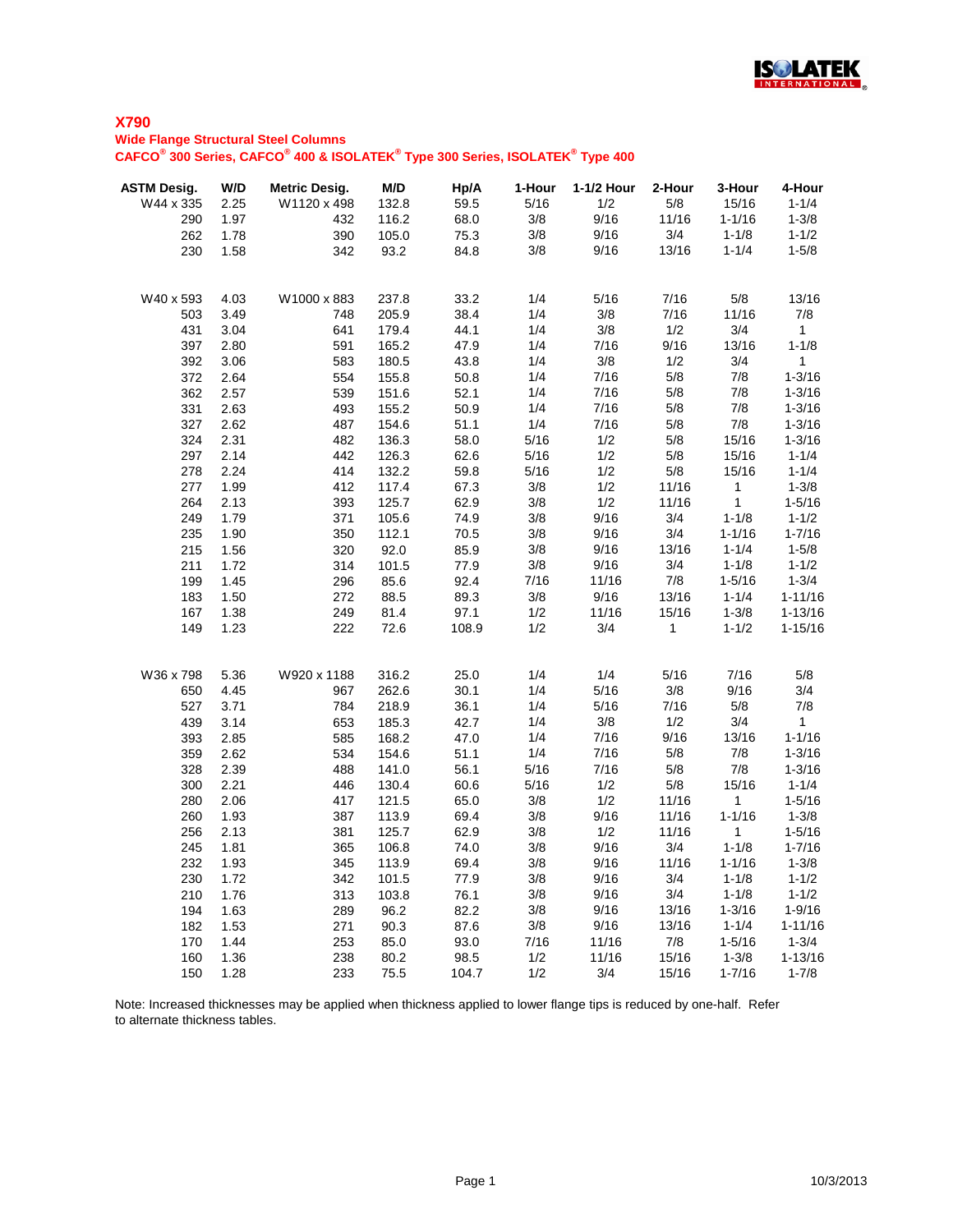

**Wide Flange Structural Steel Columns**

**CAFCO® 300 Series, CAFCO® 400 & ISOLATEK® Type 300 Series, ISOLATEK® Type 400**

| <b>ASTM Desig.</b> | W/D            | <b>Metric Desig.</b> | M/D   | Hp/A  | 1-Hour | 1-1/2 Hour | 2-Hour       | 3-Hour     | 4-Hour         |
|--------------------|----------------|----------------------|-------|-------|--------|------------|--------------|------------|----------------|
| W36 x 135          | 1.15           | W920 x 201           | 67.9  | 116.5 | 9/16   | 13/16      | $1 - 1/16$   | $1 - 9/16$ | $2 - 1/16$     |
|                    |                |                      |       |       |        |            |              |            |                |
| W33 x 387          | 2.91           | W840 x 576           | 171.7 | 46.0  | 1/4    | 7/16       | 9/16         | 13/16      | $1 - 1/16$     |
| 354                | 2.68           | 527                  | 158.1 | 50.0  | 1/4    | 7/16       | 9/16         | 7/8        | $1 - 1/8$      |
| 318                | 2.43           | 473                  | 143.4 | 55.1  | 5/16   | 7/16       | 9/16         | 7/8        | $1 - 1/8$      |
| 291                | 2.24           | 433                  | 132.2 | 59.8  | 5/16   | 1/2        | 5/8          | 15/16      | $1 - 1/4$      |
| 263                | 2.04           | 392                  | 120.4 | 65.7  | 3/8    | 1/2        | 11/16        | $1 -$      | $1 - 5/16$     |
| 241                | 1.87           | 359                  | 110.3 | 71.6  | 3/8    | 9/16       | 3/4          | $1 - 1/16$ | $1 - 7/16$     |
| 221                | 1.73           | 329                  | 102.1 | 77.4  | 3/8    | 9/16       | 3/4          | $1 - 1/8$  | $1 - 1/2$      |
| 201                | 1.58           | 299                  | 93.2  | 84.8  | 3/8    | 9/16       | 13/16        | $1 - 1/4$  | $1 - 5/8$      |
| 169                | 1.52           | 251                  | 89.7  | 88.1  | 3/8    | 9/16       | 13/16        | $1 - 1/4$  | $1 - 11/16$    |
| 152                | 1.37           | 226                  | 80.8  | 97.8  | 1/2    | 11/16      | 15/16        | $1 - 3/8$  | $1 - 13/16$    |
| 141                | 1.28           | 210                  | 75.5  | 104.7 | 1/2    | 3/4        | 15/16        | $1 - 7/16$ | $1 - 7/8$      |
| 130                | 1.18           | 193                  | 69.6  | 113.5 | 1/2    | 3/4        | $\mathbf 1$  | $1 - 1/2$  | 2 <sup>1</sup> |
| 118                | 1.08           | 176                  | 63.7  | 124.1 | 9/16   | 13/16      | $1 - 1/16$   | $1 - 5/8$  | $2 - 1/8$      |
|                    |                |                      |       |       |        |            |              |            |                |
| W30 x 391          | 3.13           | W760 x 582           | 184.7 | 42.8  | 1/4    | 3/8        | 1/2          | 3/4        | $\mathbf{1}$   |
| 357                | 2.88           | 531                  | 169.9 | 46.5  | 1/4    | 7/16       | 9/16         | 13/16      | $1 - 1/16$     |
| 326                | 2.65           | 484                  | 156.4 | 50.6  | 1/4    | 7/16       | 9/16         | 7/8        | $1 - 1/8$      |
| 292                | 2.39           | 434                  | 141.0 | 56.1  | 5/16   | 7/16       | 5/8          | 7/8        | $1 - 3/16$     |
| 261                | 2.16           | 389                  | 127.4 | 62.0  | 5/16   | 1/2        | 5/8          | 15/16      | $1 - 1/4$      |
| 235                | 1.96           | 350                  | 115.6 | 68.4  | 3/8    | 9/16       | 11/16        | $1 - 1/16$ | $1 - 3/8$      |
| 211                | 1.76           | 314                  | 103.8 | 76.1  | 3/8    | 9/16       | 3/4          | $1 - 1/8$  | $1 - 1/2$      |
| 191                | 1.62           | 284                  | 95.6  | 82.7  | 3/8    | 9/16       | 13/16        | $1 - 3/16$ | $1 - 5/8$      |
| 173                | 1.45           | 257                  | 85.6  | 92.4  | 7/16   | 11/16      | 7/8          | $1 - 5/16$ | $1 - 3/4$      |
| 148                | 1.47           | 220                  | 86.7  | 91.1  | 3/8    | 9/16       | 13/16        | $1 - 1/4$  | $1 - 11/16$    |
| 132                | 1.32           | 196                  | 77.9  | 101.5 | 1/2    | 11/16      | 15/16        | $1 - 3/8$  | $1 - 7/8$      |
| 124                | 1.24           | 185                  | 73.2  | 108.1 | 1/2    | 3/4        | $\mathbf{1}$ | $1 - 1/2$  | $1 - 15/16$    |
| 116                | 1.16           | 173                  | 68.4  | 115.5 | 9/16   | 13/16      | $1 - 1/16$   | $1 - 9/16$ | $2 - 1/16$     |
| 108                | 1.09           | 161                  | 64.3  | 122.9 | 9/16   | 13/16      | $1 - 1/16$   | $1 - 5/8$  | $2 - 1/8$      |
| 99                 | $\overline{1}$ | 147                  | 59.0  | 134.0 | 9/16   | 13/16      | $1 - 1/8$    | $1 - 5/8$  | $2 - 1/8$      |
| 90                 | 0.91           | 134                  | 53.7  | 147.2 | 9/16   | 13/16      | $1 - 1/8$    | $1 - 5/8$  | $2 - 1/8$      |
| W27x539            | 4.45           | W690 x 802           | 262.6 | 30.1  | 1/4    | 5/16       | 3/8          | 9/16       | 3/4            |
| 368                | 3.17           | 548                  | 187.0 | 42.3  | 1/4    | 3/8        | 1/2          | 3/4        | 1              |
| 336                | 2.92           | 500                  | 172.3 | 45.9  | 1/4    | 7/16       | 9/16         | 13/16      | $1 - 1/16$     |
| 307                | 2.72           | 457                  | 160.5 | 49.3  | 1/4    | 7/16       | 9/16         | 7/8        | $1 - 1/8$      |
| 281                | 2.49           | 418                  | 146.9 | 53.8  | 5/16   | 7/16       | 9/16         | 7/8        | $1 - 1/8$      |
| 258                | 2.3            | 384                  | 135.7 | 58.3  | 5/16   | 1/2        | 5/8          | 15/16      | $1 - 3/16$     |
| 235                | 2.12           | 350                  | 125.1 | 63.2  | 3/8    | 1/2        | 11/16        | 1          | $1 - 5/16$     |
| 217                | 1.97           | 323                  | 116.2 | 68.0  | 3/8    | 9/16       | 11/16        | $1 - 1/16$ | $1 - 3/8$      |
| 194                | 1.76           | 289                  | 103.8 | 76.1  | 3/8    | 9/16       | 3/4          | $1 - 1/8$  | $1 - 1/2$      |
| 178                | 1.63           | 265                  | 96.2  | 82.2  | 3/8    | 9/16       | 13/16        | $1 - 3/16$ | $1 - 9/16$     |
| 161                | 1.48           | 240                  | 87.3  | 90.5  | 3/8    | 9/16       | 13/16        | $1 - 1/4$  | $1 - 11/16$    |
| 146                | 1.35           | 217                  | 79.7  | 99.2  | 1/2    | 11/16      | 15/16        | $1 - 3/8$  | $1 - 13/16$    |
| 129                | 1.39           | 192                  | 82.0  | 96.4  | 1/2    | 11/16      | 15/16        | $1 - 3/8$  | $1 - 13/16$    |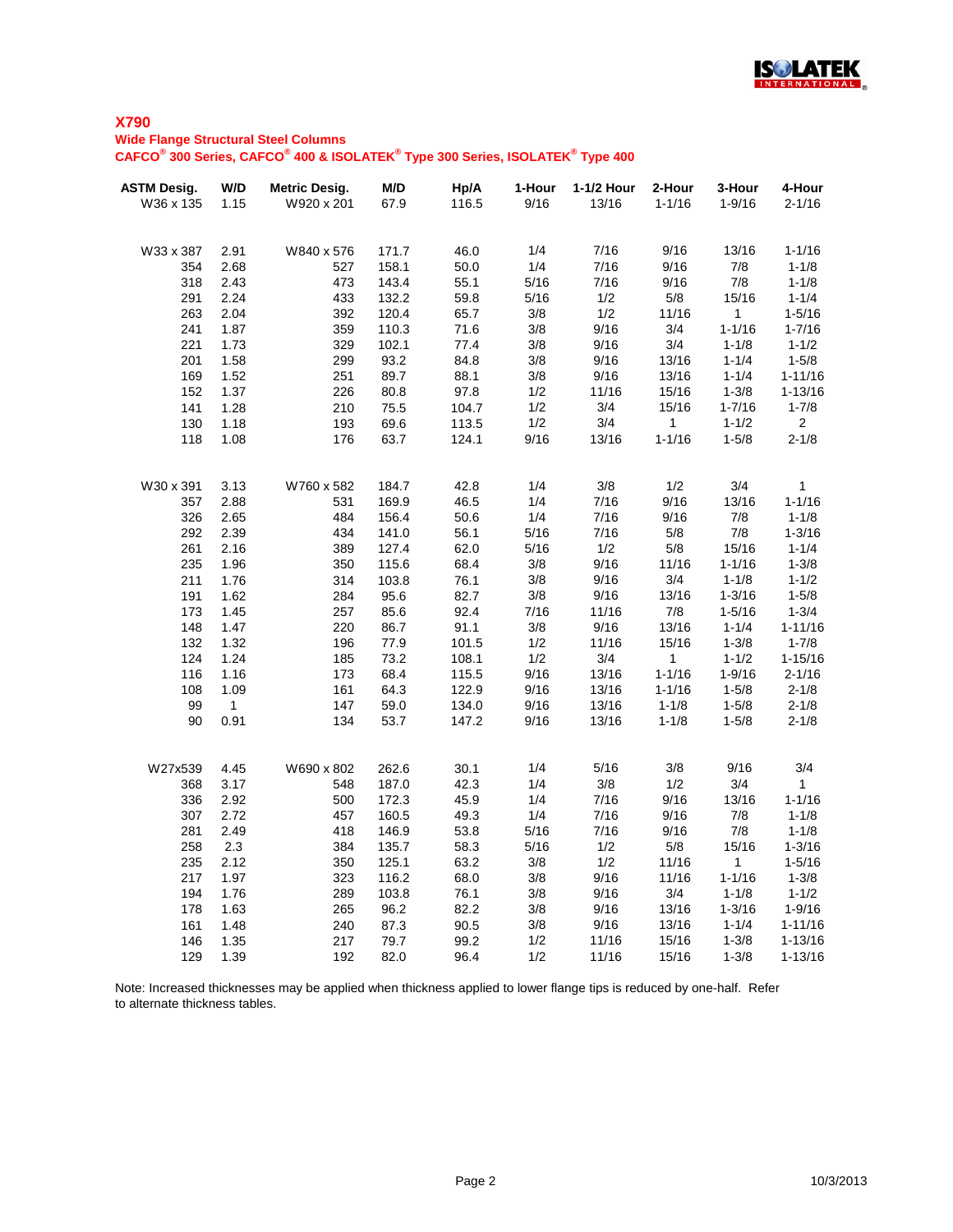

## **X790 Wide Flange Structural Steel Columns**

**CAFCO® 300 Series, CAFCO® 400 & ISOLATEK® Type 300 Series, ISOLATEK® Type 400**

| <b>ASTM Desig.</b><br>W27 x 114 | W/D<br>1.23 | <b>Metric Desig.</b><br>W690 x 170 | M/D<br>72.6 | Hp/A<br>108.9 | 1-Hour<br>1/2 | 1-1/2 Hour<br>3/4 | 2-Hour<br>$\mathbf{1}$ | 3-Hour<br>$1 - 1/2$ | 4-Hour<br>$1 - 15/16$ |
|---------------------------------|-------------|------------------------------------|-------------|---------------|---------------|-------------------|------------------------|---------------------|-----------------------|
| 102                             | 1.11        | 152                                | 65.5        | 120.7         | 9/16          | 13/16             | $1 - 1/16$             | $1 - 9/16$          | $2 - 1/8$             |
| 94                              | 1.03        | 140                                | 60.8        | 130.1         | 9/16          | 13/16             | $1 - 1/8$              | $1 - 5/8$           | $2 - 1/8$             |
| 84                              | 0.92        | 125                                | 54.3        | 145.6         | 9/16          | 13/16             | $1 - 1/8$              | $1 - 5/8$           | $2 - 1/8$             |
| W24 x 370                       | 3.46        | W610 x 551                         | 204.1       | 38.7          | 1/4           | 3/8               | 7/16                   | 11/16               | 7/8                   |
| 335                             | 3.19        | 498                                | 188.2       | 42.0          | 1/4           | 3/8               | 1/2                    | 3/4                 | $\mathbf{1}$          |
| 306                             | 2.94        | 455                                | 173.5       | 45.6          | 1/4           | 7/16              | 9/16                   | 13/16               | $1 - 1/16$            |
| 279                             | 2.71        | 415                                | 159.9       | 49.4          | 1/4           | 7/16              | 9/16                   | 7/8                 | $1 - 1/8$             |
| 250                             | 2.45        | 372                                | 144.6       | 54.7          | 5/16          | 7/16              | 9/16                   | 7/8                 | $1 - 1/8$             |
| 229                             | 2.27        | 341                                | 133.9       | 59.0          | 5/16          | 1/2               | 5/8                    | 15/16               | $1 - 3/16$            |
| 207                             | 2.05        | 307                                | 121.0       | 65.4          | 3/8           | 1/2               | 11/16                  | $\mathbf{1}$        | $1 - 5/16$            |
| 192                             | 1.92        | 285                                | 113.3       | 69.8          | 3/8           | 9/16              | 11/16                  | $1 - 1/16$          | $1 - 3/8$             |
| 176                             | 1.77        | 262                                | 104.4       | 75.7          | 3/8           | 9/16              | 3/4                    | $1 - 1/8$           | $1 - 1/2$             |
| 162                             | 1.63        | 241                                | 96.2        | 82.2          | 3/8           | 9/16              | 13/16                  | $1 - 3/16$          | $1 - 9/16$            |
| 146                             | 1.48        | 217                                | 87.3        | 90.5          | 3/8           | 9/16              | 13/16                  | $1 - 1/4$           | $1 - 11/16$           |
| 131                             | 1.33        | 195                                | 78.5        | 100.7         | 1/2           | 11/16             | 15/16                  | $1 - 3/8$           | $1 - 7/8$             |
| 117                             | 1.2         | 174                                | 70.8        | 111.7         | 1/2           | 3/4               | $\mathbf{1}$           | $1 - 1/2$           | $\overline{2}$        |
| 104                             | 1.07        | 155                                | 63.1        | 125.2         | 9/16          | 13/16             | $1 - 1/8$              | $1 - 5/8$           | $2 - 1/8$             |
| 103                             | 1.25        | 153                                | 73.8        | 107.2         | 1/2           | 3/4               | 1                      | $1 - 7/16$          | $1 - 15/16$           |
| 94                              | 1.14        | 140                                | 67.3        | 117.5         | 9/16          | 13/16             | $1 - 1/16$             | $1 - 9/16$          | $2 - 1/16$            |
| 84                              | 1.02        | 125                                | 60.2        | 131.4         | 9/16          | 13/16             | $1 - 1/8$              | $1 - 5/8$           | $2 - 1/8$             |
| 76                              | 0.93        | 113                                | 54.9        | 144.1         | 9/16          | 13/16             | $1 - 1/8$              | $1 - 5/8$           | $2 - 1/8$             |
| 68                              | 0.83        | 101                                | 49.0        | 161.4         | 5/8           | 15/16             | $1 - 1/4$              | $1 - 13/16$         | $2 - 5/16$            |
| 62                              | 0.84        | 92                                 | 49.6        | 159.5         | 9/16          | 13/16             | $1 - 1/8$              | $1 - 5/8$           | $2 - 1/8$             |
| 55                              | 0.74        | 82                                 | 43.7        | 181.1         | 5/8           | 15/16             | $1 - 1/4$              | $1 - 13/16$         | $2 - 5/16$            |
| W21 x 201                       | 2.16        | W530 x 300                         | 127.4       | 62.0          | 5/16          | 1/2               | 5/8                    | 15/16               | $1 - 1/4$             |
| 182                             | 1.97        | 272                                | 116.2       | 68.0          | 3/8           | 9/16              | 11/16                  | $1 - 1/16$          | $1 - 3/8$             |
| 166                             | 1.81        | 248                                | 106.8       | 74.0          | 3/8           | 9/16              | 3/4                    | $1 - 1/8$           | $1 - 7/16$            |
| 147                             | 1.61        | 219                                | 95.0        | 83.2          | 3/8           | 9/16              | 13/16                  | $1 - 3/16$          | $1 - 5/8$             |
| 132                             | 1.45        | 196                                | 85.6        | 92.4          | 7/16          | 11/16             | 7/8                    | $1 - 5/16$          | $1 - 3/4$             |
| 122                             | 1.35        | 182                                | 79.7        | 99.2          | 1/2           | 11/16             | 15/16                  | $1 - 3/8$           | $1 - 13/16$           |
| 111                             | 1.24        | 165                                | 73.2        | 108.1         | 1/2           | 3/4               | $\mathbf{1}$           | $1 - 1/2$           | $1 - 15/16$           |
| 101                             | 1.13        | 150                                | 66.7        | 118.6         | 9/16          | 13/16             | $1 - 1/16$             | $1 - 9/16$          | $2 - 1/16$            |
| 93                              | 1.24        | 138                                | 73.2        | 108.1         | 1/2           | 3/4               | 1                      | $1 - 1/2$           | $1 - 15/16$           |
| 83                              | 1.12        | 123                                | 66.1        | 119.6         | 9/16          | 13/16             | $1 - 1/16$             | $1 - 9/16$          | $2 - 1/8$             |
| 73                              | 0.98        | 109                                | 57.8        | 136.7         | 9/16          | 13/16             | $1 - 1/8$              | $1 - 5/8$           | $2 - 1/8$             |
| 68                              | 0.92        | 101                                | 54.3        | 145.6         | 9/16          | 13/16             | $1 - 1/8$              | $1 - 5/8$           | $2 - 1/8$             |
| 62                              | 0.84        | 92                                 | 49.6        | 159.5         | 9/16          | 13/16             | $1 - 1/8$              | $1 - 5/8$           | $2 - 1/8$             |
| 57                              | 0.85        | 85                                 | 50.2        | 157.6         | 9/16          | 13/16             | $1 - 1/8$              | $1 - 5/8$           | $2 - 1/8$             |
| 55                              | 0.75        | 82                                 | 44.3        | 178.6         | 5/8           | 15/16             | $1 - 1/4$              | $1 - 13/16$         | $2 - 5/16$            |
| 50                              | 0.75        | 74                                 | 44.3        | 178.6         | 5/8           | 15/16             | $1 - 1/4$              | $1 - 13/16$         | $2 - 5/16$            |
| 48                              | 0.66        | 72                                 | 38.9        | 203.0         | 11/16         | $\overline{1}$    | $1 - 5/16$             | $1 - 7/8$           | $2 - 3/8$             |
| 44                              | 0.67        | 66                                 | 39.5        | 200.0         | 11/16         | $\mathbf{1}$      | $1 - 5/16$             | $1 - 7/8$           | $2 - 3/8$             |
| W18 x 175                       | 2.12        | W460 x 260                         | 125.1       | 63.2          | 3/8           | 1/2               | 11/16                  | $\overline{1}$      | $1 - 5/16$            |
| 158                             | 1.93        | 235                                | 113.9       | 69.4          | 3/8           | 9/16              | 11/16                  | $1 - 1/16$          | $1 - 3/8$             |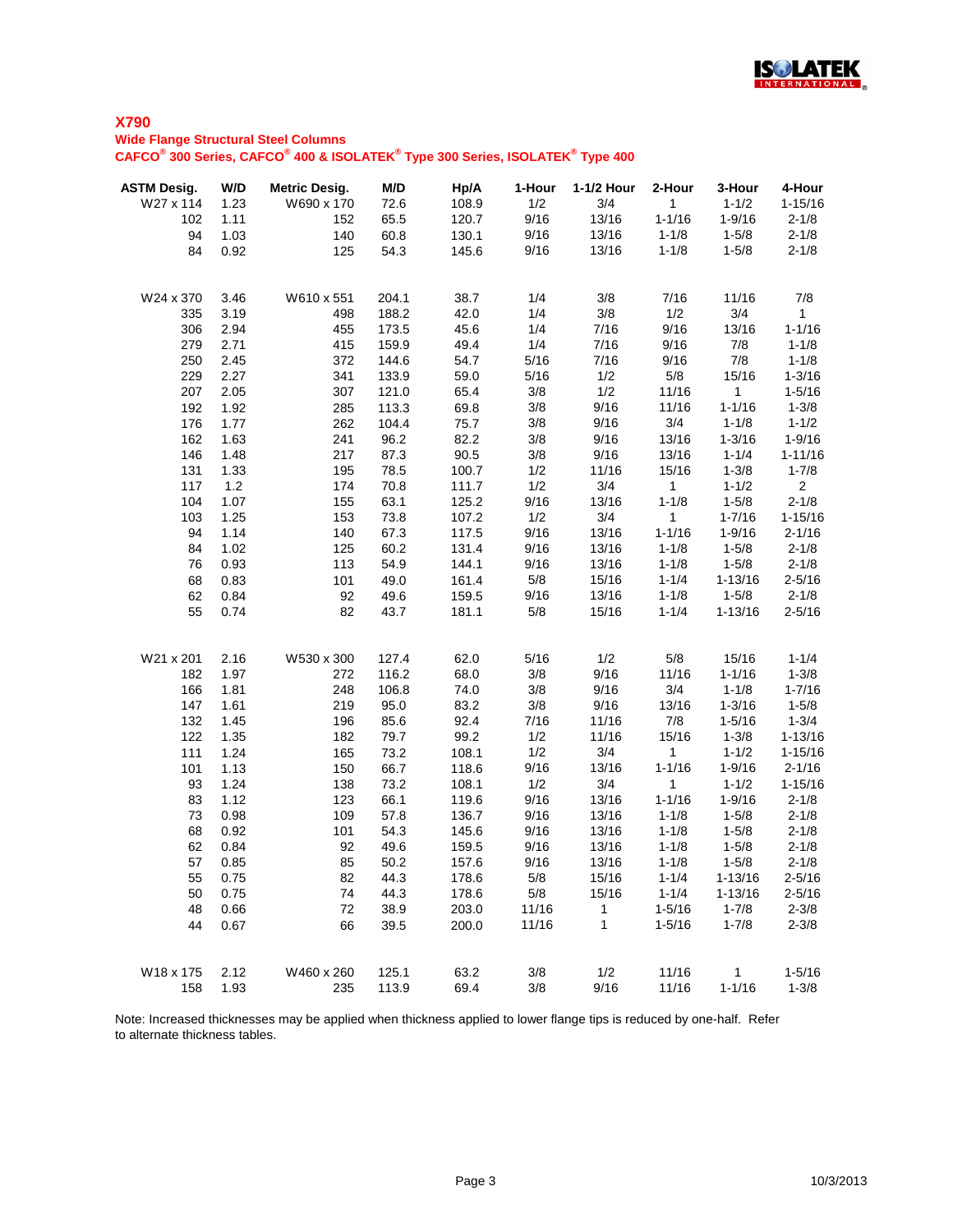

#### **Wide Flange Structural Steel Columns**

**CAFCO® 300 Series, CAFCO® 400 & ISOLATEK® Type 300 Series, ISOLATEK® Type 400**

| <b>ASTM Desig.</b><br>W18 x 143 | W/D<br>1.77  | <b>Metric Desig.</b><br>W460 x 213 | M/D<br>104.4   | Hp/A<br>75.7 | 1-Hour<br>3/8 | 1-1/2 Hour<br>9/16 | 2-Hour<br>3/4 | 3-Hour<br>$1 - 1/8$ | 4-Hour<br>$1 - 1/2$    |
|---------------------------------|--------------|------------------------------------|----------------|--------------|---------------|--------------------|---------------|---------------------|------------------------|
| 130                             | 1.61         | 193                                | 95.0           | 83.2         | 3/8           | 9/16               | 13/16         | $1 - 3/16$          | $1 - 5/8$              |
| 119                             | 1.48         | 177                                | 87.3           | 90.5         | 3/8           | 9/16               | 13/16         | $1 - 1/4$           | $1 - 11/16$            |
| 106                             | 1.33         | 158                                | 78.5           | 100.7        | 1/2           | 11/16              | 15/16         | $1 - 3/8$           | $1 - 7/8$              |
| 97                              | 1.22         | 144                                | 72.0           | 109.8        | 1/2           | 3/4                | 1             | $1 - 1/2$           | $\overline{2}$         |
| 86                              | 1.09         | 128                                | 64.3           | 122.9        | 9/16          | 13/16              | $1 - 1/16$    | $1 - 5/8$           | $2 - 1/8$              |
| 76                              | 0.97         | 113                                | 57.2           | 138.1        | 9/16          | 13/16              | $1 - 1/8$     | $1 - 5/8$           | $2 - 1/8$              |
| 71                              | 1.08         | 106                                | 63.7           | 124.1        | 9/16          | 13/16              | $1 - 1/16$    | $1 - 5/8$           | $2 - 1/8$              |
| 65                              | 0.99         | 97                                 | 58.4           | 135.3        | 9/16          | 13/16              | $1 - 1/8$     | $1 - 5/8$           | $2 - 1/8$              |
| 60                              | 0.92         | 89                                 | 54.3           | 145.6        | 9/16          | 13/16              | $1 - 1/8$     | $1 - 5/8$           | $2 - 1/8$              |
| 55                              | 0.85         | 82                                 | 50.2           | 157.6        | 9/16          | 13/16              | $1 - 1/8$     | $1 - 5/8$           | $2 - 1/8$              |
| 50                              | 0.77         | 74                                 | 45.4           | 174.0        | 5/8           | 15/16              | $1 - 1/4$     | $1 - 13/16$         | $2 - 5/16$             |
| 46                              | 0.78         | 68                                 | 46.0           | 171.8        | 5/8           | 15/16              | $1 - 1/4$     | $1 - 13/16$         | $2 - 5/16$             |
| 40                              | 0.68         | 60                                 | 40.1           | 197.0        | 5/8           | 15/16              | $1 - 1/4$     | $1 - 13/16$         | $2 - 5/16$             |
| 35                              | 0.6          | 52                                 | 35.4           | 223.3        | 11/16         | $\mathbf 1$        | $1 - 5/16$    | $1 - 7/8$           | $2 - 3/8$              |
| W16 x 100                       | 1.37         | W410 x 149                         | 80.8           | 97.8         | 1/2           | 11/16              | 15/16         | $1 - 3/8$           | $1 - 13/16$            |
| 89                              | 1.22         | 132                                | 72.0           | 109.8        | 1/2           | 3/4                | 1             | $1 - 1/2$           | $\overline{2}$         |
| 77                              | 1.07         | 114                                | 63.1           | 125.2        | 9/16          | 13/16              | $1 - 1/8$     | $1 - 5/8$           | $2 - 1/8$              |
| 67                              | 0.93         | 100                                | 54.9           | 144.1        | 9/16          | 13/16              | $1 - 1/8$     | $1 - 5/8$           | $2 - 1/8$              |
| 57                              | 0.96         | 85                                 | 56.6           | 139.6        | 9/16          | 13/16              | $1 - 1/8$     | $1 - 5/8$           | $2 - 1/8$              |
| 50                              | 0.84         | 74                                 | 49.6           | 159.5        | 9/16          | 13/16              | $1 - 1/8$     | $1 - 5/8$           | $2 - 1/8$              |
| 45                              | 0.76         | 67                                 | 44.8           | 176.3        | 5/8           | 15/16              | $1 - 1/4$     | $1 - 13/16$         | $2 - 5/16$             |
| 40                              | 0.68         | 60                                 | 40.1           | 197.0        | 5/8           | 15/16              | $1 - 1/4$     | $1 - 13/16$         | $2 - 5/16$             |
| 36                              | 0.61         | 53                                 | 36.0           | 219.6        | 11/16         | $\mathbf{1}$       | $1 - 5/16$    | $1 - 7/8$           | $2 - 3/8$              |
| 31                              | 0.59         | 46                                 | 34.8           | 227.1        | 11/16         | $\mathbf{1}$       | $1 - 5/16$    | $1 - 7/8$           | $2 - 3/8$              |
| 26                              | 0.49         | 39                                 | 28.9           | 273.4        | 13/16         | $1 - 1/8$          | $1 - 7/16$    | $\overline{2}$      | $2 - 9/16$             |
| W14 x 808                       | 7.28         | W360 x 1202                        | 429.5          | 18.4         | 1/4           | 1/4                | 1/4           | 3/8                 | 7/16                   |
| 730                             | 6.76         | 1086                               | 398.8          | 19.8         | 1/4           | 1/4                | 1/4           | 3/8                 | 1/2                    |
| 665                             | 6.21         | 990                                | 366.4          | 21.6         | 1/4           | 1/4                | 1/4           | 3/8                 | 1/2                    |
| 605                             | 5.82         | 900                                | 343.4          | 23.0         | 1/4           | 1/4                | 5/16          | 7/16                | 9/16                   |
| 550                             | 5.34         | 818                                | 315.1          | 25.1         | 1/4           | 1/4                | 5/16          | 7/16                | 5/8                    |
| 500                             | 4.95         | 744                                | 292.1          | 27.1         | 1/4           | 1/4                | 5/16          | 1/2                 | 5/8                    |
| 455                             | 4.59         | 677                                | 270.8          | 29.2         | 1/4           | 5/16               | 3/8           | 9/16                | 11/16                  |
| 426                             | 4.32         | 634                                | 254.9          | 31.0         | 1/4           | 5/16               | 3/8           | 9/16                | 3/4                    |
| 398                             | 4.09         | 592                                | 241.3          | 32.8         | 1/4           | 5/16               | 3/8           | 9/16                | 3/4                    |
| 370                             | 3.84         | 551                                | 226.6          | 34.9         | 1/4           | 5/16               | 7/16          | 5/8                 | 13/16                  |
| 342                             | 3.58         | 509                                | 211.2          | 37.4         | 1/4           | 3/8                | 7/16          | 11/16               | 7/8                    |
| 311                             | 3.3          | 463                                | 194.7          | 40.6         | 1/4           | 3/8                | 1/2           | 11/16               | 15/16                  |
| 283                             | 3.03         | 421                                | 178.8          | 44.2         | 1/4           | $3/8$              | 1/2           | 3/4                 | $\overline{1}$         |
| 257                             | 2.78         | 382                                | 164.0          | 48.2         | 1/4           | 7/16               | 9/16          | 13/16               | $1 - 1/8$              |
| 233                             | 2.55         | 347                                | 150.5          | 52.5         | 1/4           | 7/16               | 5/8           | 7/8                 | $1 - 3/16$             |
| 211                             | 2.32<br>2.14 | 314                                | 136.9          | 57.8         | 5/16          | 7/16               | 5/8           | 7/8                 | $1 - 3/16$             |
| 193<br>176                      | 1.96         | 287<br>262                         | 126.3<br>115.6 | 62.6<br>68.4 | 5/16<br>3/8   | 1/2<br>9/16        | 5/8<br>11/16  | 15/16<br>$1 - 1/16$ | $1 - 1/4$<br>$1 - 3/8$ |
| 159                             | 1.78         | 237                                | 105.0          | 75.3         | 3/8           | 9/16               | 3/4           | $1 - 1/8$           | $1 - 1/2$              |
| 145                             | 1.64         | 216                                | 96.8           | 81.7         | 3/8           | 9/16               | 13/16         | $1 - 3/16$          | $1 - 9/16$             |
| 132                             | 1.56         | 196                                | 92.0           | 85.9         | 3/8           | 9/16               | 13/16         | $1 - 1/4$           | $1 - 5/8$              |
|                                 |              |                                    |                |              |               |                    |               |                     |                        |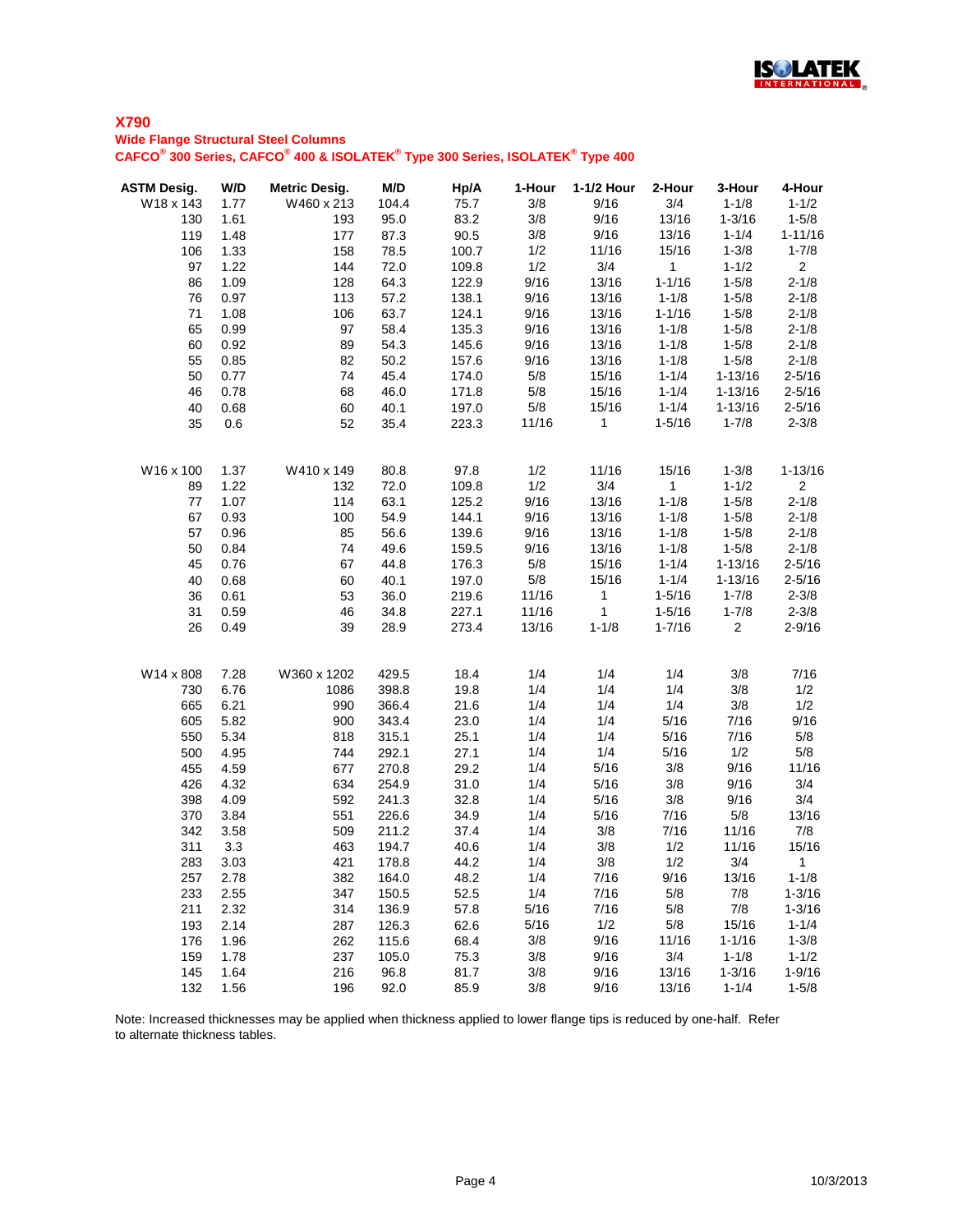

#### **Wide Flange Structural Steel Columns**

**CAFCO® 300 Series, CAFCO® 400 & ISOLATEK® Type 300 Series, ISOLATEK® Type 400**

| <b>ASTM Desig.</b> | W/D  | <b>Metric Desig.</b> | M/D   | Hp/A  | 1-Hour | 1-1/2 Hour     | 2-Hour       | 3-Hour         | 4-Hour         |
|--------------------|------|----------------------|-------|-------|--------|----------------|--------------|----------------|----------------|
| W14 x 120          | 1.42 | W360 x 179           | 83.8  | 94.4  | 7/16   | 11/16          | 7/8          | $1 - 5/16$     | $1 - 3/4$      |
| 109                | 1.29 | 162                  | 76.1  | 103.9 | 1/2    | 3/4            | 15/16        | $1 - 7/16$     | $1 - 7/8$      |
| 99                 | 1.18 | 147                  | 69.6  | 113.5 | 1/2    | 3/4            | $\mathbf{1}$ | $1 - 1/2$      | 2 <sup>1</sup> |
| 90                 | 1.08 | 134                  | 63.7  | 124.1 | 9/16   | 13/16          | $1 - 1/16$   | $1 - 5/8$      | $2 - 1/8$      |
| 82                 | 1.23 | 122                  | 72.6  | 108.9 | 1/2    | 3/4            | 1            | $1 - 1/2$      | $1 - 15/16$    |
| 74                 | 1.12 | 110                  | 66.1  | 119.6 | 9/16   | 13/16          | $1 - 1/16$   | $1 - 9/16$     | $2 - 1/8$      |
| 68                 | 1.04 | 101                  | 61.4  | 128.8 | 9/16   | 13/16          | $1 - 1/8$    | $1 - 5/8$      | $2 - 1/8$      |
| 61                 | 0.92 | 91                   | 54.3  | 145.6 | 9/16   | 13/16          | $1 - 1/8$    | $1 - 5/8$      | $2 - 1/8$      |
| 53                 | 0.91 | 79                   | 53.7  | 147.2 | 9/16   | 13/16          | $1 - 1/8$    | $1 - 5/8$      | $2 - 1/8$      |
| 48                 | 0.83 | 72                   | 49.0  | 161.4 | 5/8    | 15/16          | $1 - 1/4$    | $1 - 13/16$    | $2 - 5/16$     |
| 43                 | 0.75 | 64                   | 44.3  | 178.6 | 5/8    | 15/16          | $1 - 1/4$    | $1 - 13/16$    | $2 - 5/16$     |
| 38                 | 0.7  | 57                   | 41.3  | 191.4 | 5/8    | 15/16          | $1 - 1/4$    | $1 - 13/16$    | $2 - 5/16$     |
| 34                 | 0.63 | 51                   | 37.2  | 212.7 | 11/16  | $\mathbf 1$    | $1 - 5/16$   | $1 - 7/8$      | $2 - 3/8$      |
| 30                 | 0.56 | 45                   | 33.0  | 239.3 | 13/16  | $1 - 1/8$      | $1 - 7/16$   | $\overline{c}$ | $2 - 9/16$     |
| 26                 | 0.55 | 39                   | 32.5  | 243.6 | 13/16  | $1 - 1/8$      | $1 - 7/16$   | $\overline{c}$ | $2 - 9/16$     |
| 22                 | 0.47 | 33                   | 27.7  | 285.1 | 13/16  | $1 - 1/8$      | $1 - 7/16$   | $\overline{2}$ | $2 - 9/16$     |
| W12 x 336          | 4.06 | W310 x 500           | 239.5 | 33.0  | 1/4    | 5/16           | 7/16         | 5/8            | 13/16          |
| 305                | 3.76 | 454                  | 221.8 | 35.6  | 1/4    | 5/16           | 7/16         | 5/8            | 13/16          |
| 279                | 3.5  | 415                  | 206.5 | 38.3  | 1/4    | 3/8            | 7/16         | 11/16          | 7/8            |
| 252                | 3.2  | 375                  | 188.8 | 41.9  | 1/4    | 3/8            | 1/2          | 3/4            | $\mathbf{1}$   |
| 230                | 2.96 | 342                  | 174.6 | 45.3  | 1/4    | 7/16           | 9/16         | 13/16          | $1 - 1/16$     |
| 210                | 2.73 | 313                  | 161.1 | 49.1  | 1/4    | 7/16           | 9/16         | 7/8            | $1 - 1/8$      |
| 190                | 2.5  | 283                  | 147.5 | 53.6  | 5/16   | 7/16           | 9/16         | 7/8            | $1 - 1/8$      |
| 170                | 2.26 | 253                  | 133.3 | 59.3  | 5/16   | 1/2            | 5/8          | 15/16          | $1 - 1/4$      |
| 152                | 2.04 | 225                  | 120.4 | 65.7  | 3/8    | 1/2            | 11/16        | $\mathbf{1}$   | $1 - 5/16$     |
| 136                | 1.86 | 202                  | 109.7 | 72.0  | 3/8    | 9/16           | 3/4          | $1 - 1/16$     | $1 - 7/16$     |
| 120                | 1.65 | 179                  | 97.4  | 81.2  | 3/8    | 9/16           | 13/16        | $1 - 3/16$     | $1 - 9/16$     |
| 106                | 1.47 | 158                  | 86.7  | 91.1  | 3/8    | 9/16           | 13/16        | $1 - 1/4$      | $1 - 11/16$    |
| 96                 | 1.34 | 143                  | 79.1  | 100.0 | 1/2    | 11/16          | 15/16        | $1 - 3/8$      | $1 - 13/16$    |
| 87                 | 1.22 | 129                  | 72.0  | 109.8 | 1/2    | 3/4            | $\mathbf{1}$ | $1 - 1/2$      | $\overline{2}$ |
| 79                 | 1.11 | 117                  | 65.5  | 120.7 | 9/16   | 13/16          | $1 - 1/16$   | $1 - 9/16$     | $2 - 1/8$      |
| 72                 | 1.02 | 107                  | 60.2  | 131.4 | 9/16   | 13/16          | $1 - 1/8$    | $1 - 5/8$      | $2 - 1/8$      |
| 65                 | 0.92 | 97                   | 54.3  | 145.6 | 9/16   | 13/16          | $1 - 1/8$    | $1 - 5/8$      | $2 - 1/8$      |
| 58                 | 0.92 | 86                   | 54.3  | 145.6 | 9/16   | 13/16          | $1 - 1/8$    | $1 - 5/8$      | $2 - 1/8$      |
| 53                 | 0.85 | 79                   | 50.2  | 157.6 | 9/16   | 13/16          | $1 - 1/8$    | $1 - 5/8$      | $2 - 1/8$      |
| 50                 | 0.9  | 74                   | 53.1  | 148.9 | 9/16   | 13/16          | $1 - 1/8$    | $1 - 5/8$      | $2 - 1/8$      |
| 45                 | 0.82 | 67                   | 48.4  | 163.4 | 5/8    | 15/16          | $1 - 1/4$    | $1 - 13/16$    | $2 - 5/16$     |
| 40                 | 0.73 | 60                   | 43.1  | 183.5 | 5/8    | 15/16          | $1 - 1/4$    | $1 - 13/16$    | $2 - 5/16$     |
| 35                 | 0.7  | 52                   | 41.3  | 191.4 | 5/8    | 15/16          | $1 - 1/4$    | $1 - 13/16$    | $2 - 5/16$     |
| 30                 | 0.6  | 45                   | 35.4  | 223.3 | 11/16  | $\overline{1}$ | $1 - 5/16$   | $1 - 7/8$      | $2 - 3/8$      |
| 26                 | 0.53 | 39                   | 31.3  | 252.8 | 13/16  | $1 - 1/8$      | $1 - 7/16$   | $\overline{2}$ | $2 - 9/16$     |
| 22                 | 0.56 | 33                   | 33.0  | 239.3 | 13/16  | $1 - 1/8$      | $1 - 7/16$   | $\overline{2}$ | $2 - 9/16$     |
| 19                 | 0.48 | 28                   | 28.3  | 279.1 | 13/16  | $1 - 1/8$      | $1 - 7/16$   | 2              | $2 - 9/16$     |
| 16                 | 0.41 | 24                   | 24.2  | 326.8 | 15/16  | $1 - 1/4$      | $1 - 9/16$   | $2 - 1/8$      | $2 - 11/16$    |
| 14                 | 0.36 | 25                   | 21.2  | 372.2 | 15/16  | $1 - 1/4$      | $1 - 9/16$   | $2 - 1/8$      | $2 - 11/16$    |
| W10 x 112          | 1.81 | W250 x 167           | 106.8 | 74.0  | 3/8    | 9/16           | 3/4          | $1 - 1/8$      | $1 - 7/16$     |
| 100                | 1.64 | 149                  | 96.8  | 81.7  | 3/8    | 9/16           | 13/16        | $1 - 3/16$     | $1 - 9/16$     |
|                    |      |                      |       |       |        |                |              |                |                |